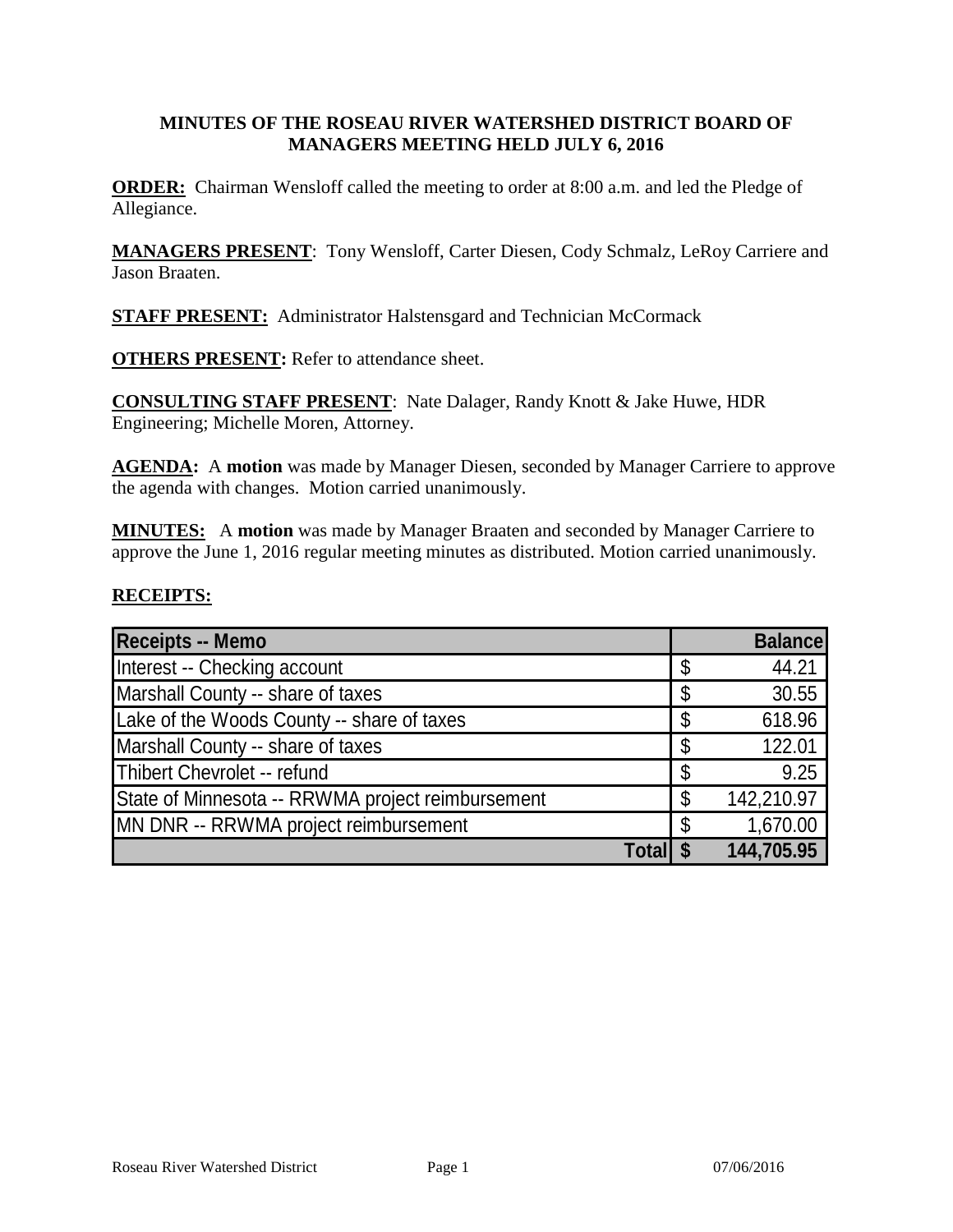| <b>Bills</b>                                     | <b>Amount</b>             |            |
|--------------------------------------------------|---------------------------|------------|
| Tracy Halstensgard -- wages                      | \$                        | 4,228.24   |
| Torin McCormack -- wages                         | \$                        | 4,487.24   |
| Tracy Halstensgard -- mileage and reimbursement  | $\overline{\mathfrak{s}}$ | 264.60     |
| Brady Castle -- wages & mileage                  | \$                        | 1,589.35   |
| LeRoy Carriere -- per diem & expenses            | $\overline{\$}$           | 138.52     |
| Carter Diesen -- per diem & expenses             | \$                        | 173.08     |
| Jason Braaten -- per diem & expenses             | $\overline{\$}$           | 162.28     |
| Cody Schmalz -- per diem & expenses              | \$                        | 241.13     |
| Tony Wensloff -- per diem & expenses             | $\overline{\$}$           | 156.88     |
| PERA -- employer / employee contribution         | \$                        | 1,483.22   |
| Internal Revenue Service -- withholding          | $\overline{\mathcal{S}}$  | 4,130.51   |
| MN State withholding -- Payroll tax withheld     | \$                        | 730.00     |
| Sjobergs TV -- internet access                   | $\overline{\$}$           | 50.04      |
| Marco -- copier maintenance & annual audit       | $\overline{\mathbb{S}}$   | 455.37     |
| Minnesota Energy -- natural gas bill             | $\overline{\mathcal{S}}$  | 57.85      |
| CenturyLink -- phone service                     | \$                        | 119.57     |
| City of Roseau -- utilities                      | $\overline{\mathfrak{s}}$ | 410.32     |
| HDR engineering -- invoices for 5/1/16 - 5/28/16 | \$                        | 35,021.14  |
| RRWMA - \$14,010.70; Lake Bottom - \$21,010.44;  |                           |            |
| Roseau Ace Hardware -- WMA & misc. supplies      | \$                        | 210.69     |
| Cardmember Services -- meeting expense & gas     | \$                        | 237.16     |
| Roseau Times Region -- notice & employment ad    | $\overline{\mathcal{S}}$  | 259.90     |
| Moren Law Office -- legal fees                   | $\overline{\mathbb{S}}$   | 1,050.00   |
| Roso Cleaners & Laundromat -- rug rental         | \$                        | 37.62      |
| SuperOne Foods -- food for meetings              | $\overline{\mathcal{S}}$  | 215.93     |
| ODC Inc -- lath                                  | \$                        | 44.57      |
| Universal Screenprint -- posters                 | $\overline{\mathbb{S}}$   | 534.38     |
| Northern Resources -- RRWMA mitigation expense   | \$                        | 878.33     |
| RRWMB -- share of taxes                          | $\overline{\mathbb{S}}$   | 48,523.46  |
| RJ Zavoral & Sons, Inc -- Pay estimate #1        | \$                        | 120,600.00 |
| RJ Zavoral & Sons, Inc -- Pay estimate #2        | \$                        | 137,034.00 |
| Subway -- food for PT meeting                    | $\overline{\mathcal{S}}$  | 78.02      |
| Thune Insurance Network -- vehicle insurance     | $\overline{\mathcal{S}}$  | 852.00     |
| Scott's True Value -- supplies                   | \$                        | 33.97      |
| ESRI -- Software maintenance update              | \$                        | 2,027.50   |
| <b>Total</b>                                     | $\boldsymbol{\mathsf{s}}$ | 366,516.87 |

**BILLS:** A motion was made by Manager Carriere to pay the normal monthly bills, seconded by Manager Braaten. Motion carried unanimous.

**DELEGATIONS:** Mike Jorgenson met with the board to discuss the request to install a trap on a culvert 1 mile north of the intersection of County Roads 112 & 113. There was discussion on what was included in the original plan for the CR 12 ditching/berm work. Engineer Dalager stated that if a culver is part of a conveyance system, trapping will potentially cause issues with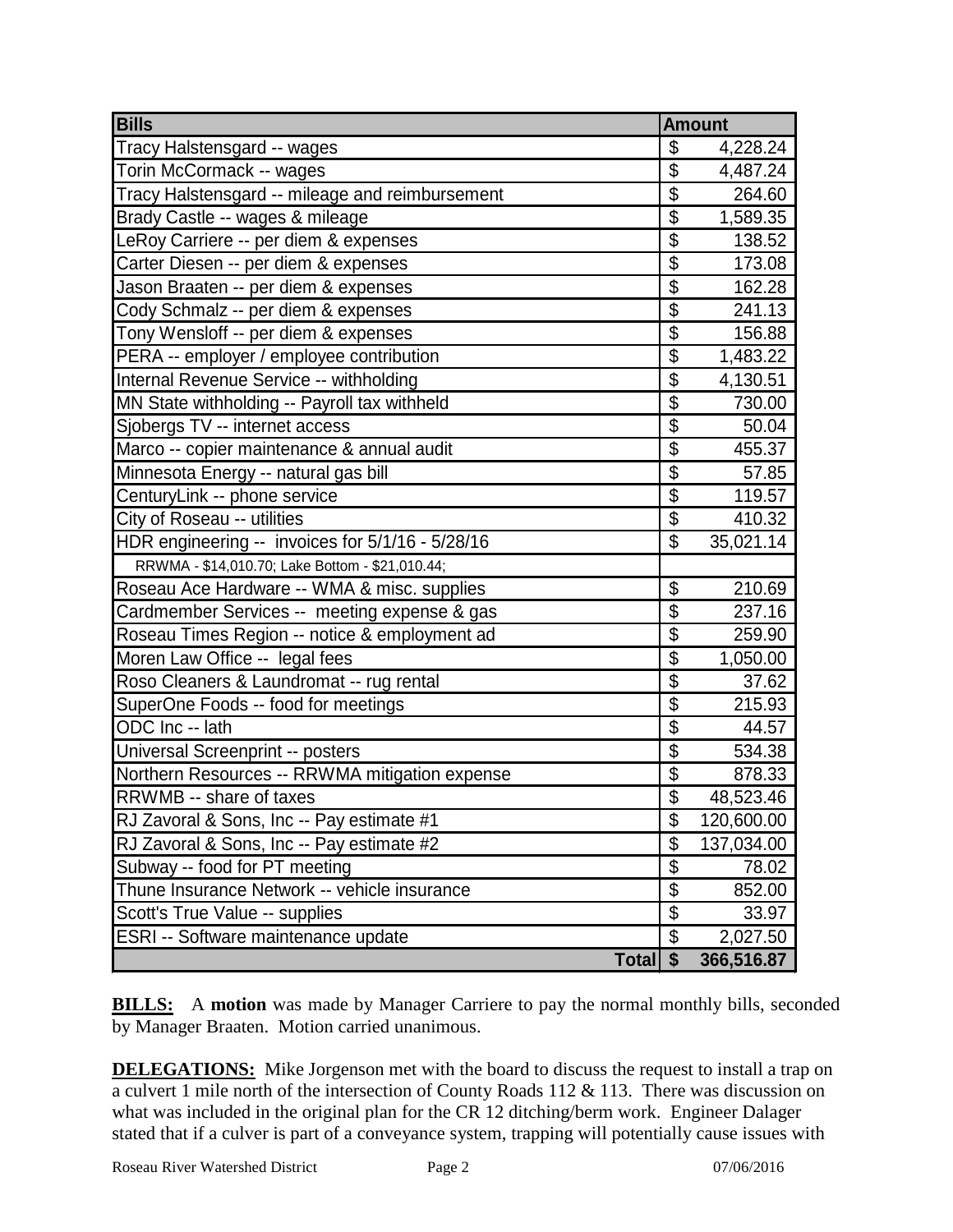the drainage in that system. Mr. Jorgenson will submit a permit application. Mr. Jorgenson also addressed the board with a drainage issue in Moose Twp Sects. 19 & 30. Mr. Jorgenson stated that there has been ditching activity around his property and his property has no adequate outlet. The land is in Two River Watershed District. There was some discussion on what ditch system the land pays tax into.

Richard Larson addressed the board concerning unpermitted ditching in sections 21 & 22 of Grimstad Township. Technician McCormack had sent an administrative violation letter concerning what unauthorized activity has taken place. Mr. Larson discussed the history and reason the work was completed. The main issue is the high potential for erosion the work created with minimal effort to protect the banks and road slope. Curtis Amundson, Township Board member, stated that the Township had not given approval for the work. Mr. Larson will work with Technician McCormack on a corrective action plan.

## **PERMITS:**

Technician McCormack discussed permit application #16-13 (Douglas Erickson). After discussion, a **motion** was made by Manager Carriere, seconded by Manager Schmalz to approve the permit for an 18" cmp with trap. Motion carried unanimously.

Technician McCormack discussed an after-the-fact permit application #16-14 (Kyle Verbout). After discussion, a **motion** was made by Manager Diesen, seconded by Manager Carriere to deny the permit. Motion carried unanimously. There was discussion on the action available to the board including legal action and administrative compliance order. A **motion** was made by Manager Braaten, seconded by Manager Carriere to issue an administrative compliance order. Motion carried unanimously. Attorney Moren reiterated the process for an administrative compliance order.

Technician McCormack discussed permit #16-15 (Mark Wierschke). Due to inadequate time allowed for review, a **motion** was made by Manager Carriere, seconded by Manager Braaten to table the permit. Motion carried unanimously.

Technician McCormack discussed permit #16-16 (Erik Dunham). Due to inadequate time allowed for review, a **motion** was made by Manager Diesen, seconded by Manager Braaten to table the permit. Motion carried unanimously.

## **PROJECTS:**

**RRWMA:** Administrator Halstensgard updated the board on project funding. Attorney Moren presented the board with a draft agreement between the District and Roseau County that sets forth the obligations of the District concerning the Unorganized Blooming Valley Township road that is associated with the project. After discussion, a **motion** was made by Manager Carriere to approve the draft upon Engineer Dalager and Attorney Moren to finalizing the details of the agreement, seconded by Manager Braaten. Motion carried unanimously. Randy Knott gave an update and showed photos of construction.

HDR representatives discussed the design and plans for repair work on SD 51 cutoff 10, CD 8 side inlets and WD 3 repair. A **motion** was made by Manager Carriere, seconded by Manager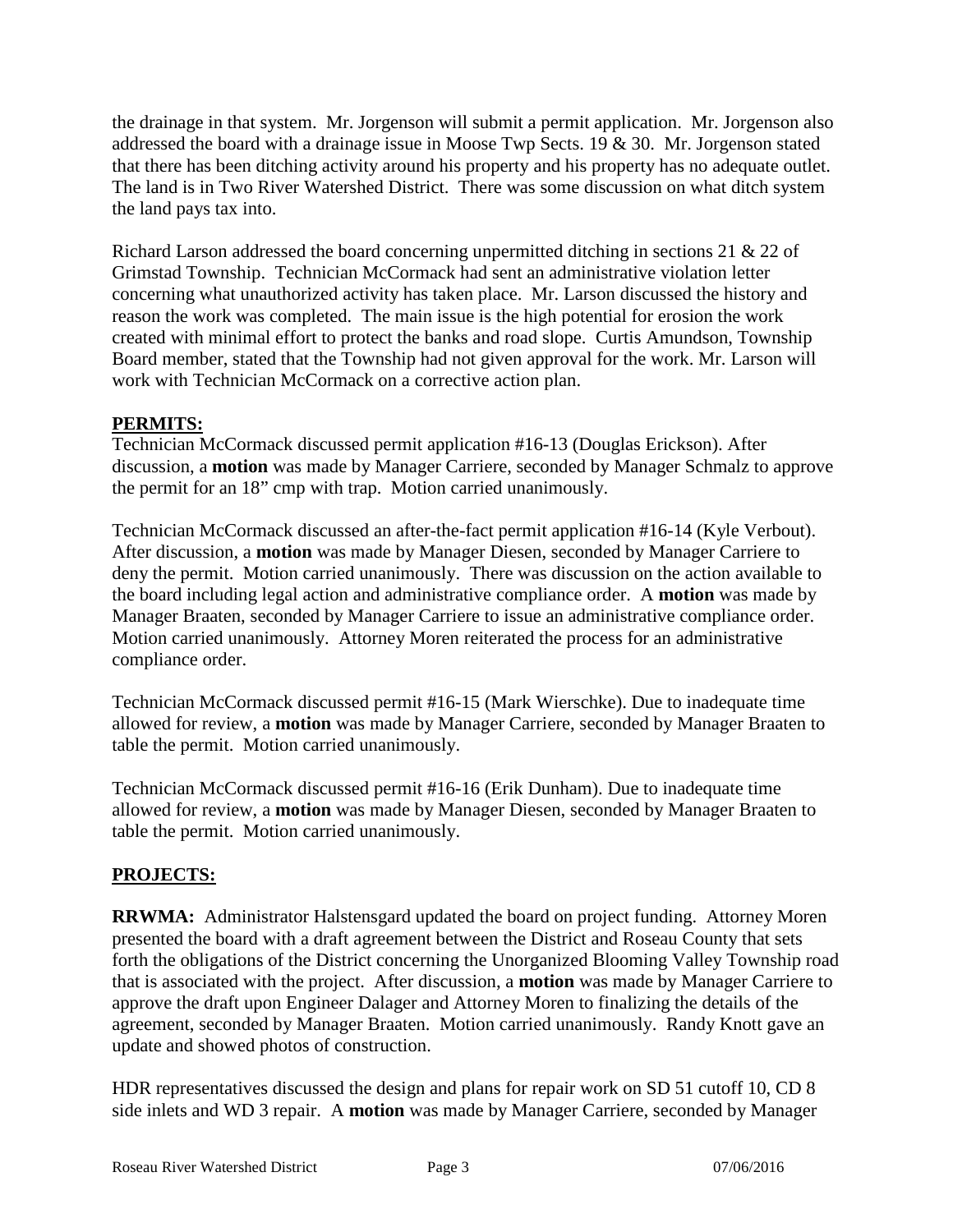Schmalz to send the plans for each project out to the local contractors for quotes. Motion carried unanimously.

**Roseau Lake Project:** Engineer Dalager stated a draft version of the Preliminary Engineers Report is being reviewed by Administrator Halstensgard and DNR. Once those edits are complete and a final version is ready, it will be sent to BWSR for comment. At that time, the RRWD Board will schedule a public hearing on the Preliminary Engineer's Report. Administrator Halstensgard discussed the funding available for this phase of project development.

**Beltrami:** An Open House has been scheduled for July  $11<sup>th</sup>$  from  $3:00 - 6:00$  p.m. at the City Center. Administrator Halstensgard attended an NRCS meeting in Fargo to discussed the RCPP projects.

**PTMApp:** Technician McCormack will be meeting with Grit May with the International Water Institute to go over the DEM conditioning that needs to be completed. Henry Van Offelen attended the RRIW meeting in Vita and gave a presentation on the PTMApp.

# **REPORTS:**

**RRWMB:** Manager Carriere discussed the following items:

- RRWMA Step III approval
- Water quality monitoring initiative
- Legislative activity
- Bois de Sioux issues
- Dan Thul retirement

**Administrator:** Administrator Halstensgard updated the board on the following items:

- Whitney Lake pre-project planning. Managers Braaten and Carriere were appointed to the Project Team.
- West Intercept spraying A **motion** was made by Manager Carriere seconded by Manager Diesen to hire Larson Helicopter to spray the West Interceptor. Motion carried unanimously. Manager Schmalz mention the possibility of spraying on some of The Nature Conservancy (TNC) land near Caribou.
- Fuel account A **motion** was made by Manager Braaten, seconded by Manager Carriere to set up a gas account at Cenex. Motion carried unanimously
- BWSR listening session on Aug. 2 in East Grand Forks
- MAWD buffer roundtable on Aug. 3 in Thief River Falls
- 2017 Budget

**Technician:** Technician McCormack updated the board on the following items:

- Hay Creek mowing Jeff Erickson proposal. A **motion** was made by Manager Carriere, seconded by Manager Braaten to contract with Mr. Erickson for the mowing of the areas of the Hay Creek Corridor that cannot be hayed. Motion carried unanimously.
- Erosion control repair for Norland. Manager Braaten made a **motion** for Technician McCormack to develop the repair plan and distribute for quotes, Seconded by Manager Diesen. Motion carried unanimously.